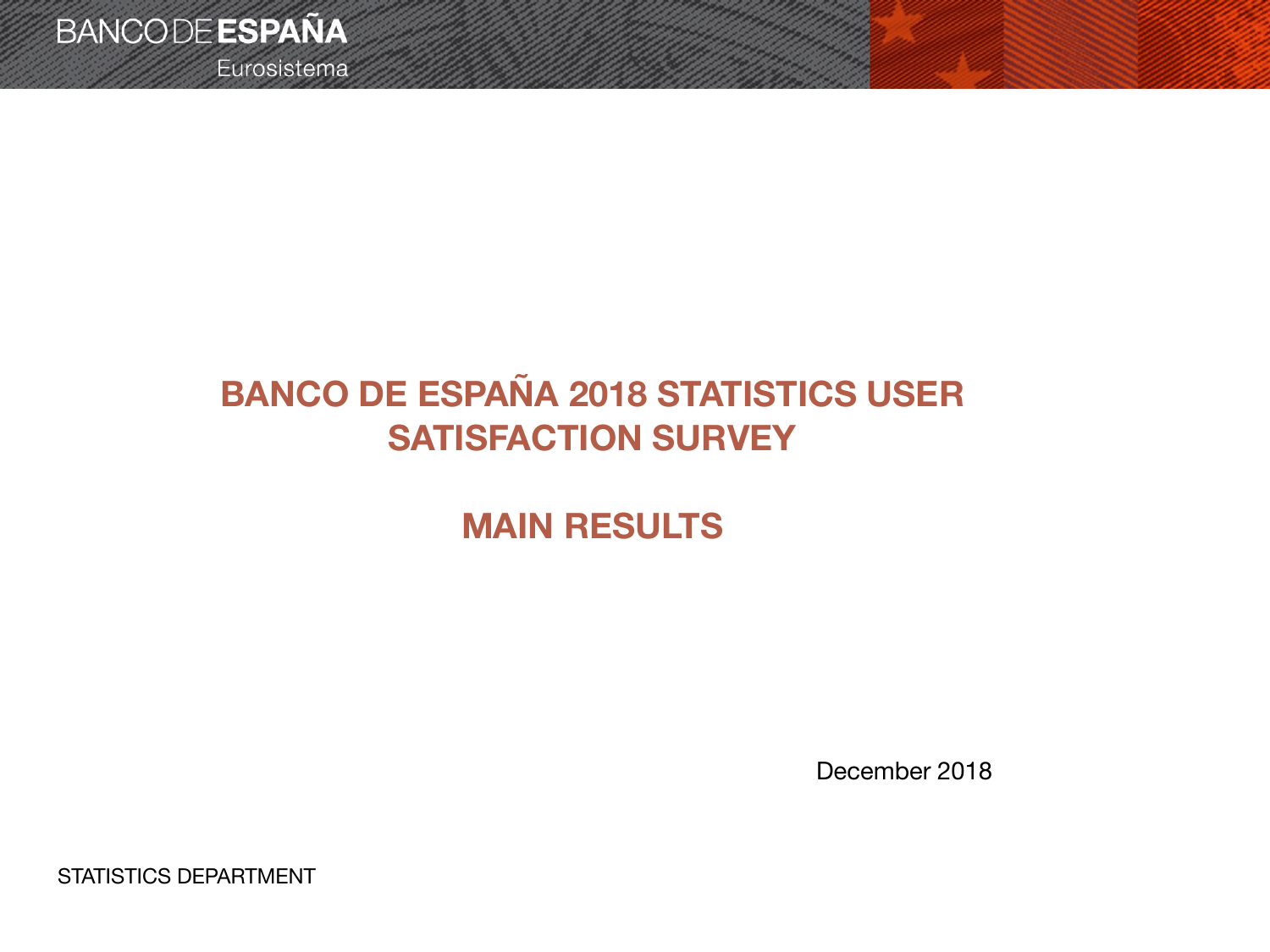### **SURVEY TARGET POPULATION**



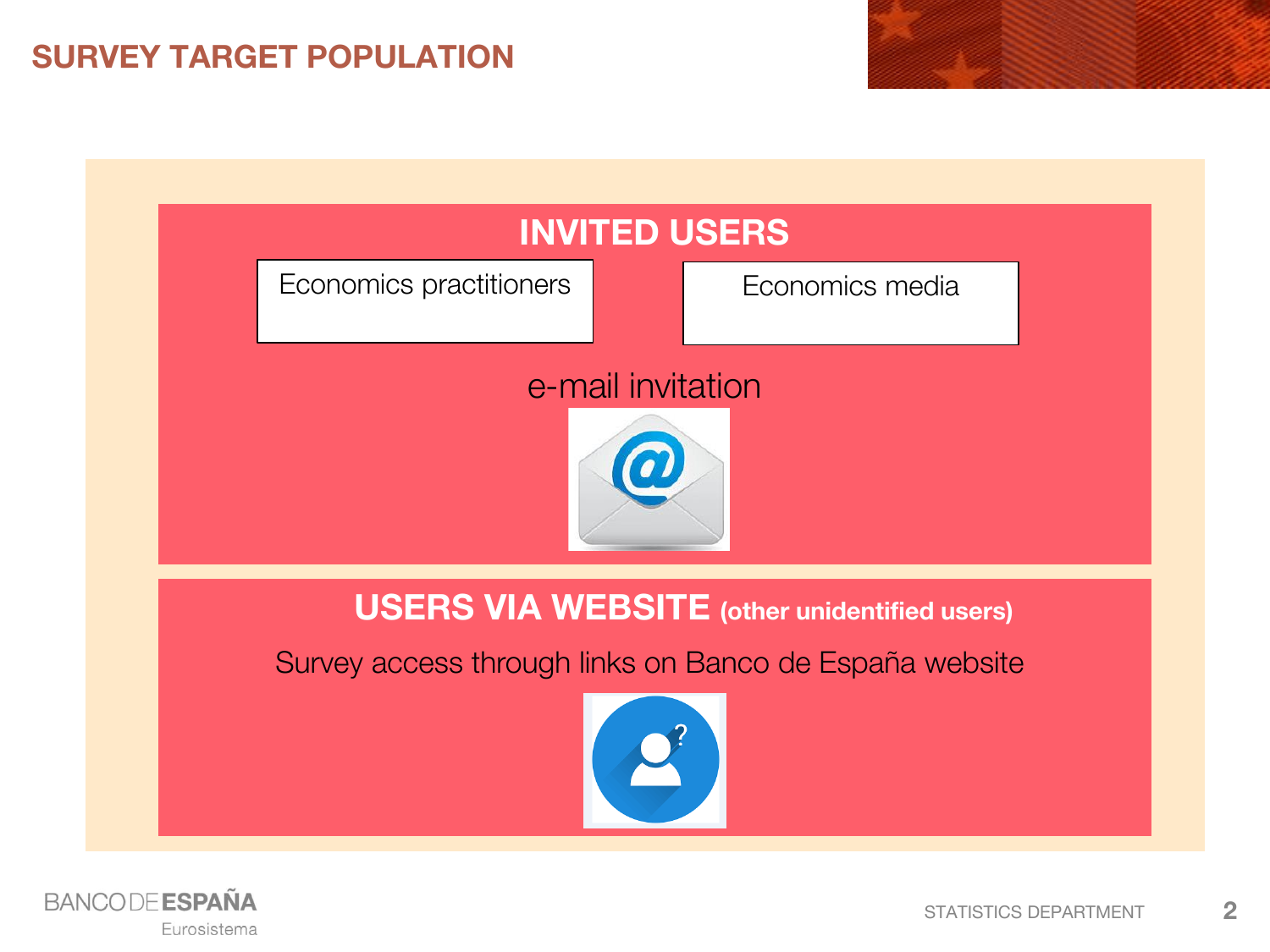#### **SURVEY DESIGN**



#### FOUR BLOCKS OF QUESTIONS

| Block I. User<br>characteristics                                  | <b>Block II. Satisfaction with</b><br>statistical output |
|-------------------------------------------------------------------|----------------------------------------------------------|
| <b>Block III. Satisfaction with.</b><br>statistical dissemination | <b>Block IV. General</b><br>satisfaction                 |



STATISTICS DEPARTMENT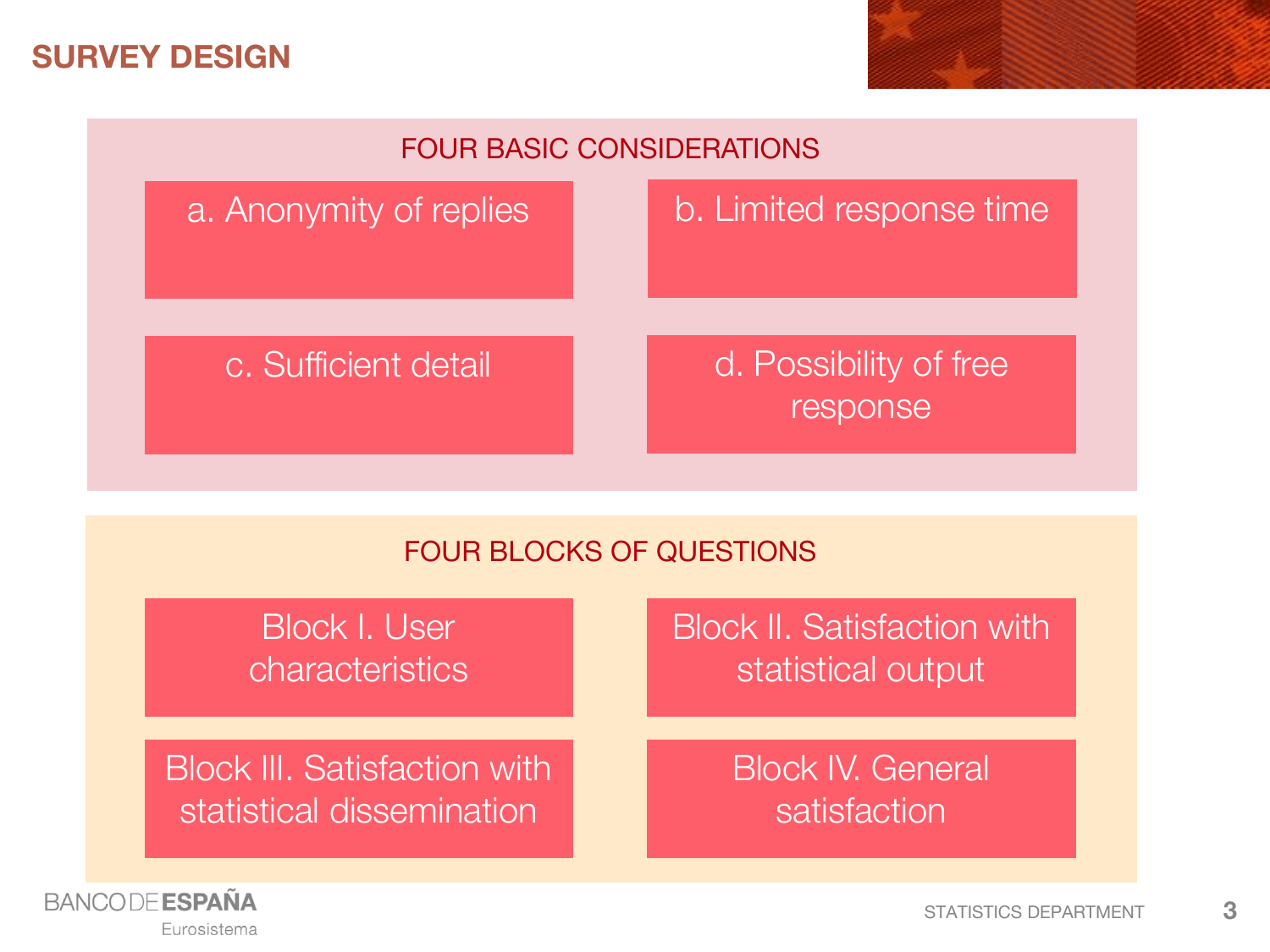#### **SURVEY QUESTIONS**

#### Block I. User characteristics **Block II.** Block II. Statistical output

- $\Box$  User group (type of institution)
- $\Box$  Purpose of consultation of statistics
- **Q** Consultation frequency
- Channel for learning of publication of a new figure
- $\Box$  Means of access to statistics
- $\Box$  Statistics groups consulted

- □ Coverage of information needs
- □ Confdence in statistics
- $\Box$  Reliability of first estimation
- $\Box$  Release lag
- $\Box$  Consistency with other statistics

#### Block III. Statistical dissemination

- □ Location and access to information
- $\Box$  Presentation and clarity of information
- $\Box$  Access to and usefulness of metadata

#### Block IV. General satisfaction

- **Q** General level of satisfaction
- $\Box$  General level of satisfaction with website
- Assessment of statistical information service
- □ Assessment of use of new technologies
- $\Box$  Assessment of the databank consultation tool
- □ Post code



**4**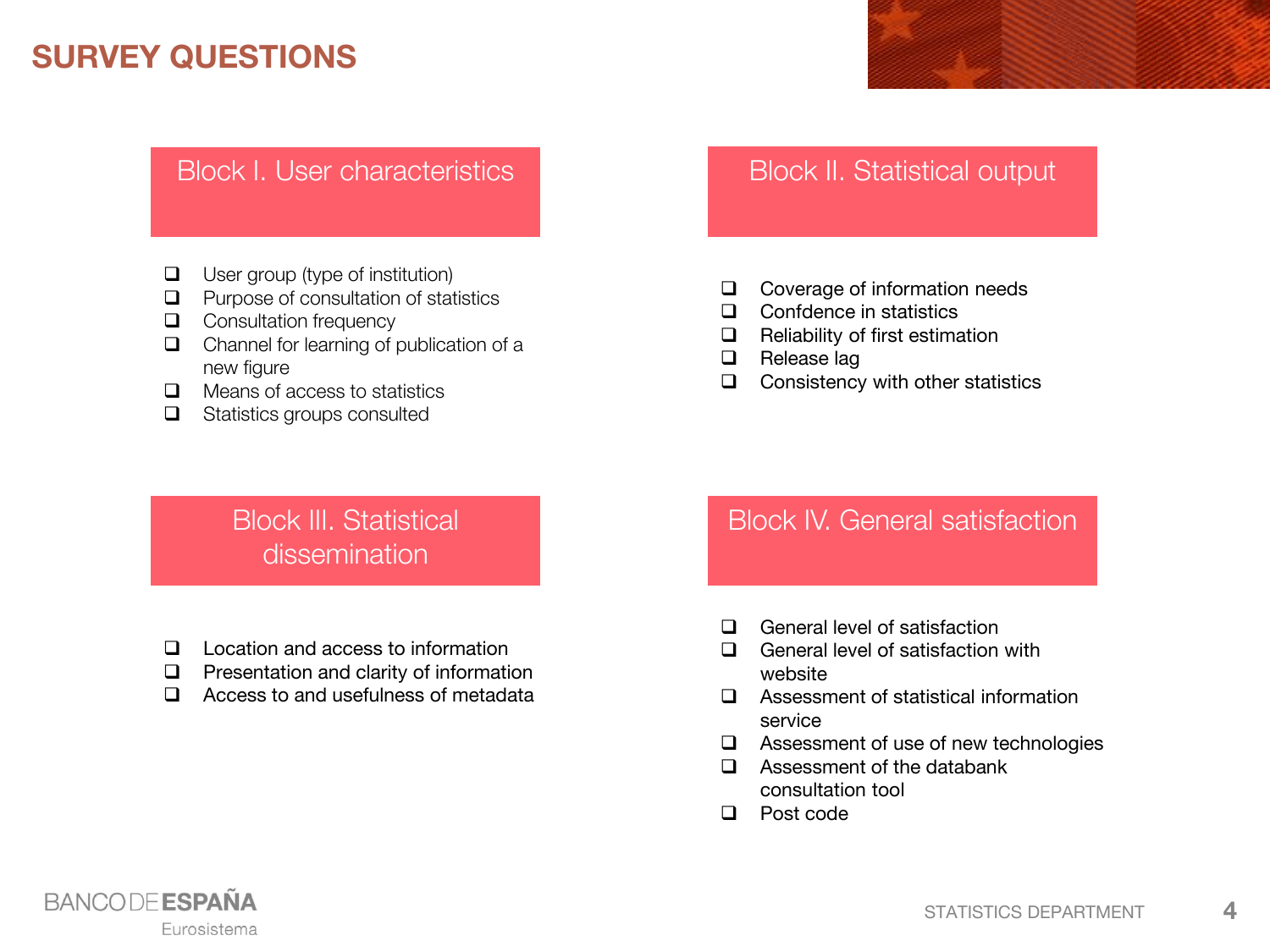#### **PARTICIPATION IN THE SURVEY**

#### Satisfactory level of user participation



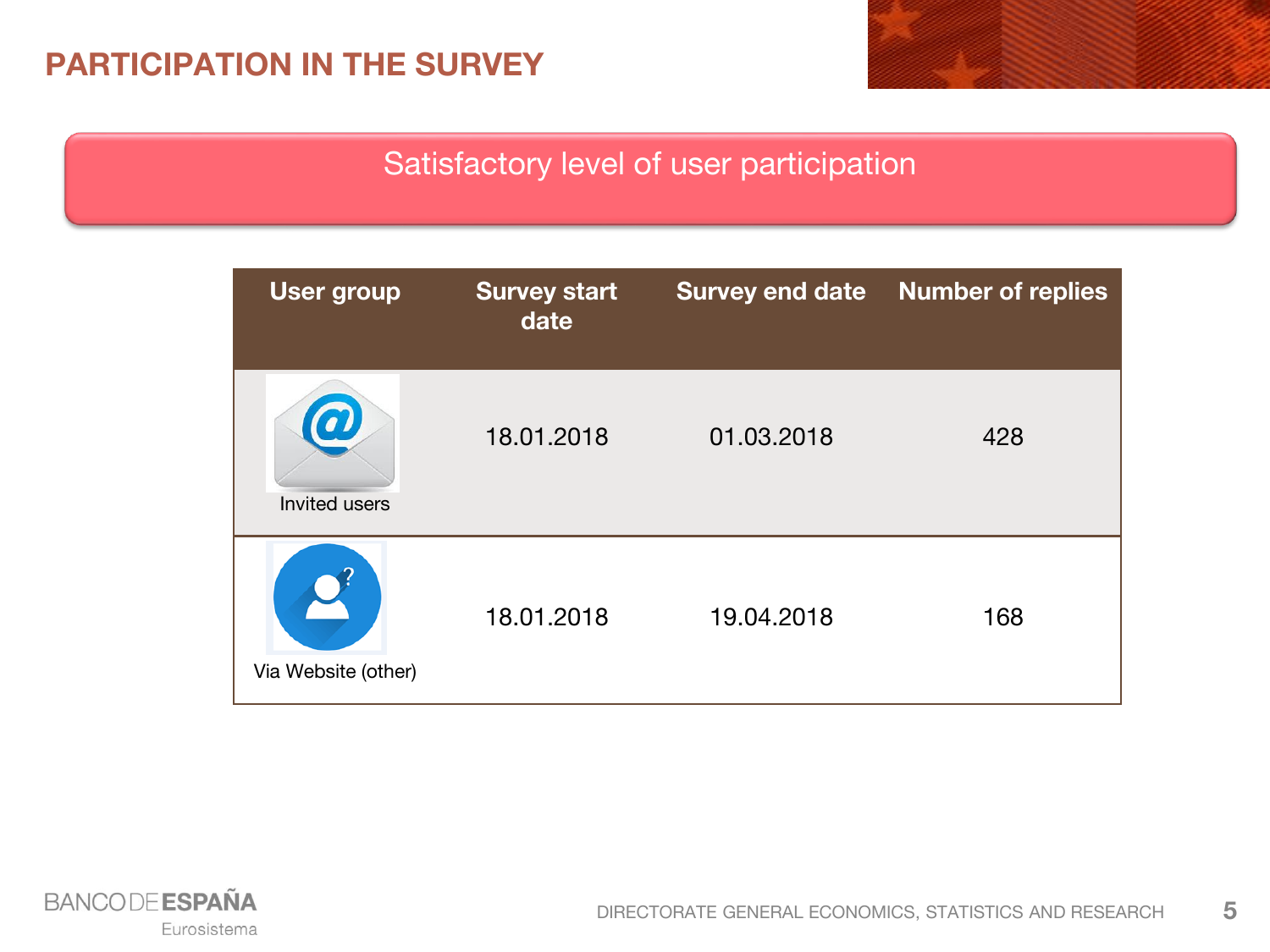#### **TWO TARGET POPULATION GROUPS, WITH HOMOGENOUS RESULTS**



The invited and via-website (other) user populations show a similar distribution of results; for this reason they are grouped in the following charts

#### **RESULTS Block I: User characteristics Block III: Satisfaction with statistical dissemination Block IV: General satisfaction REPLIES OF ALL USERS**

#### **RESULTS Block II: Satisfaction with statistical output**

**ONLY INVITED USERS**



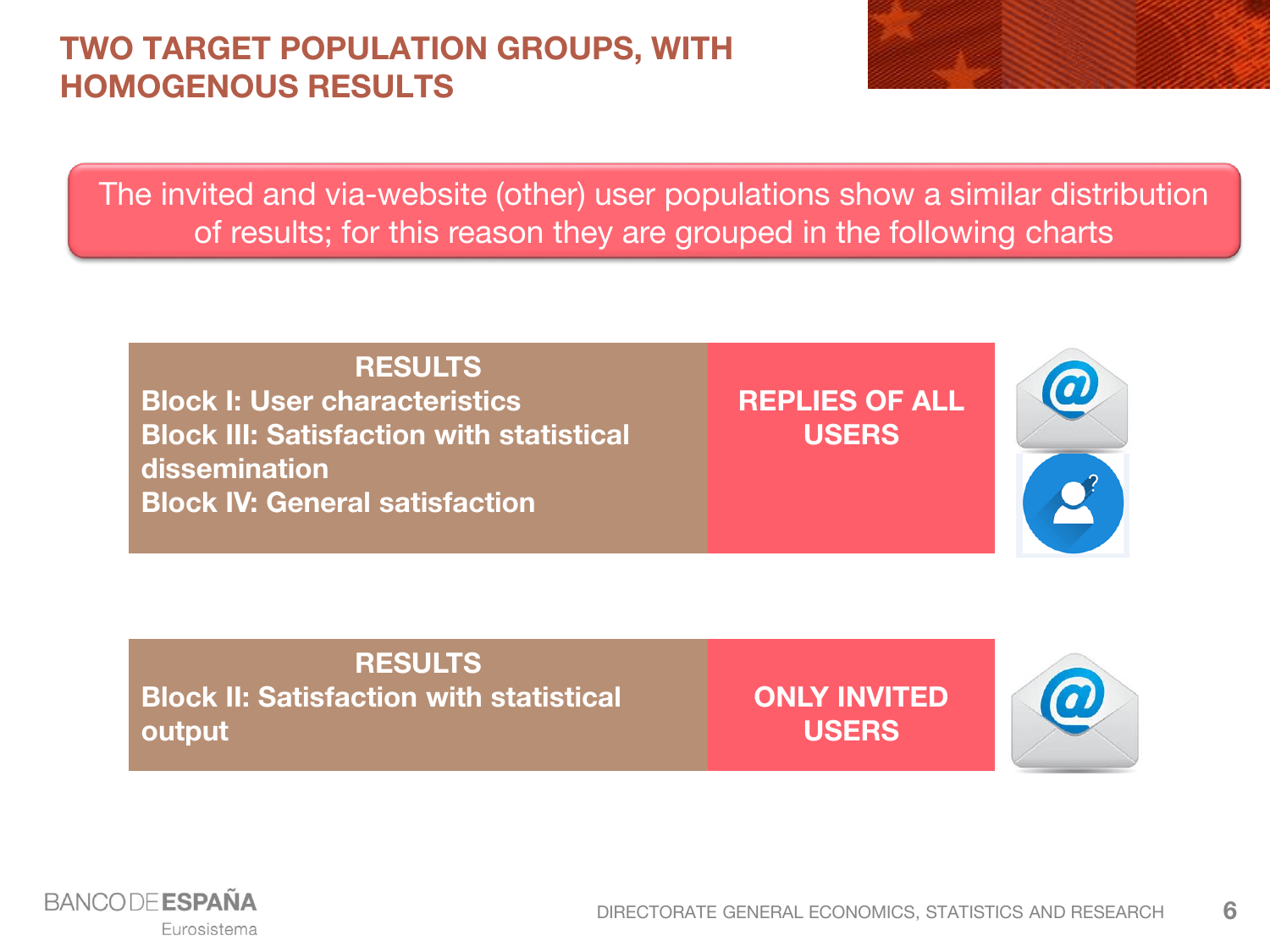#### **BLOCK I: SURVEY PARTICIPANT CHARACTERISTICS**



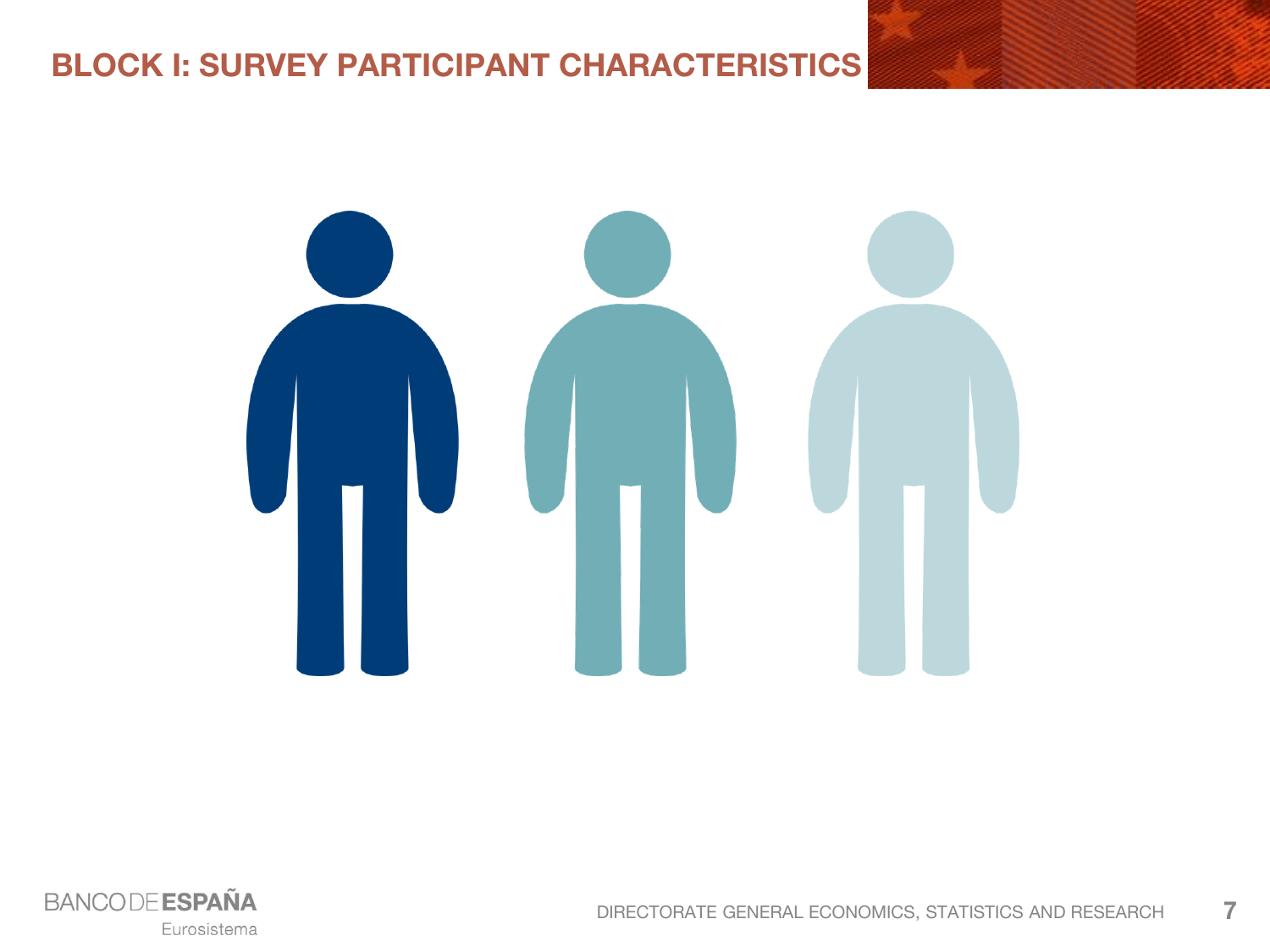#### **BLOCK I RESULTS: SURVEY PARTICIPANT CHARACTERISTICS**



#### Standard survey respondent profile

#### USER CHARACTERISTICS. MOST FREQUENT OPTIONS (MODE) WEIGHT (%) OF THE OPTION MOST CHOSEN BY USERS RELATIVE TO THE TOTAL REPLIES TO EACH QUESTION



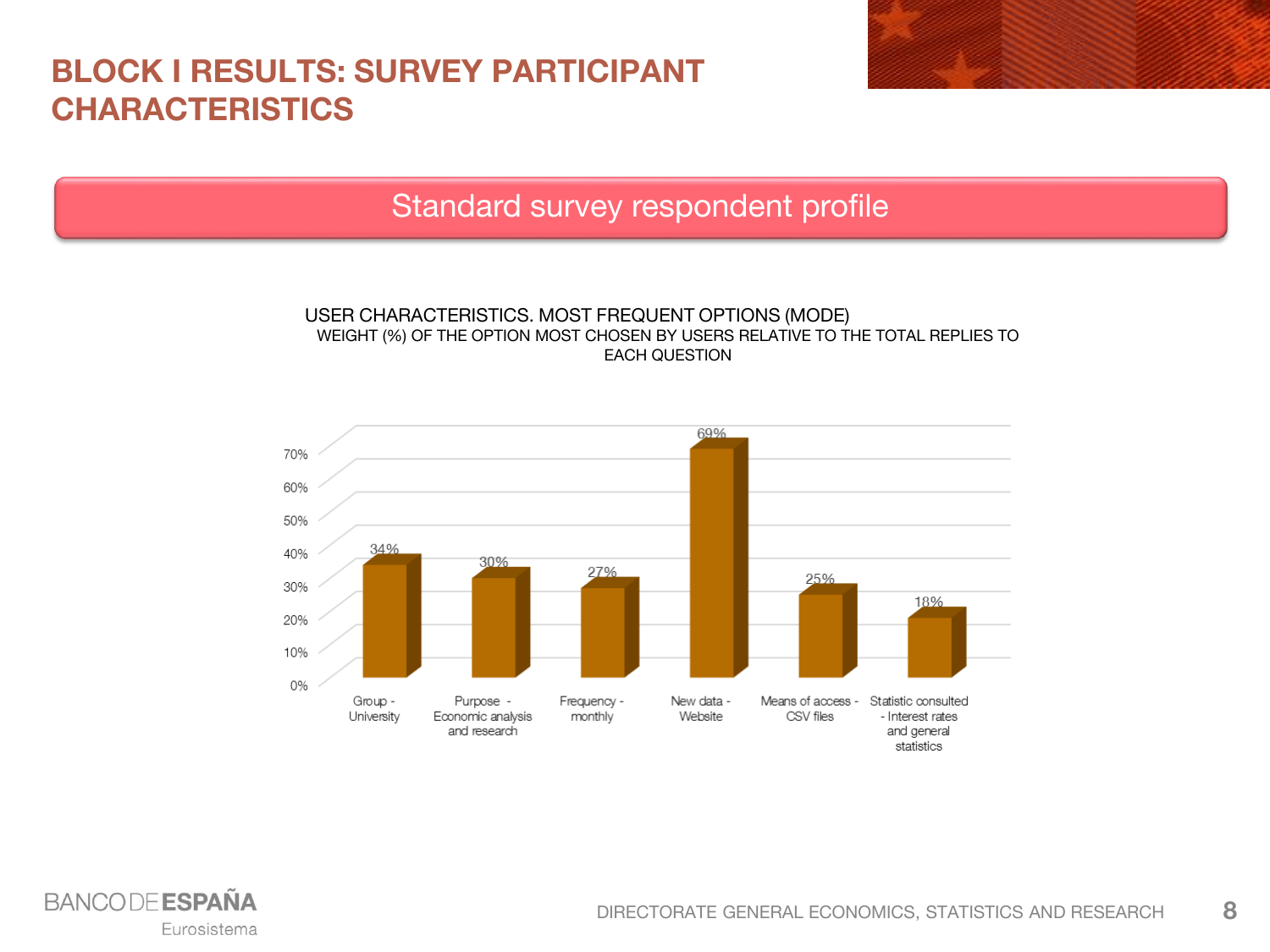#### **BLOCKS II, III AND IV: STATISTICAL PRODUCTION, DISSEMINATION AND GENERAL SATISFACTION**





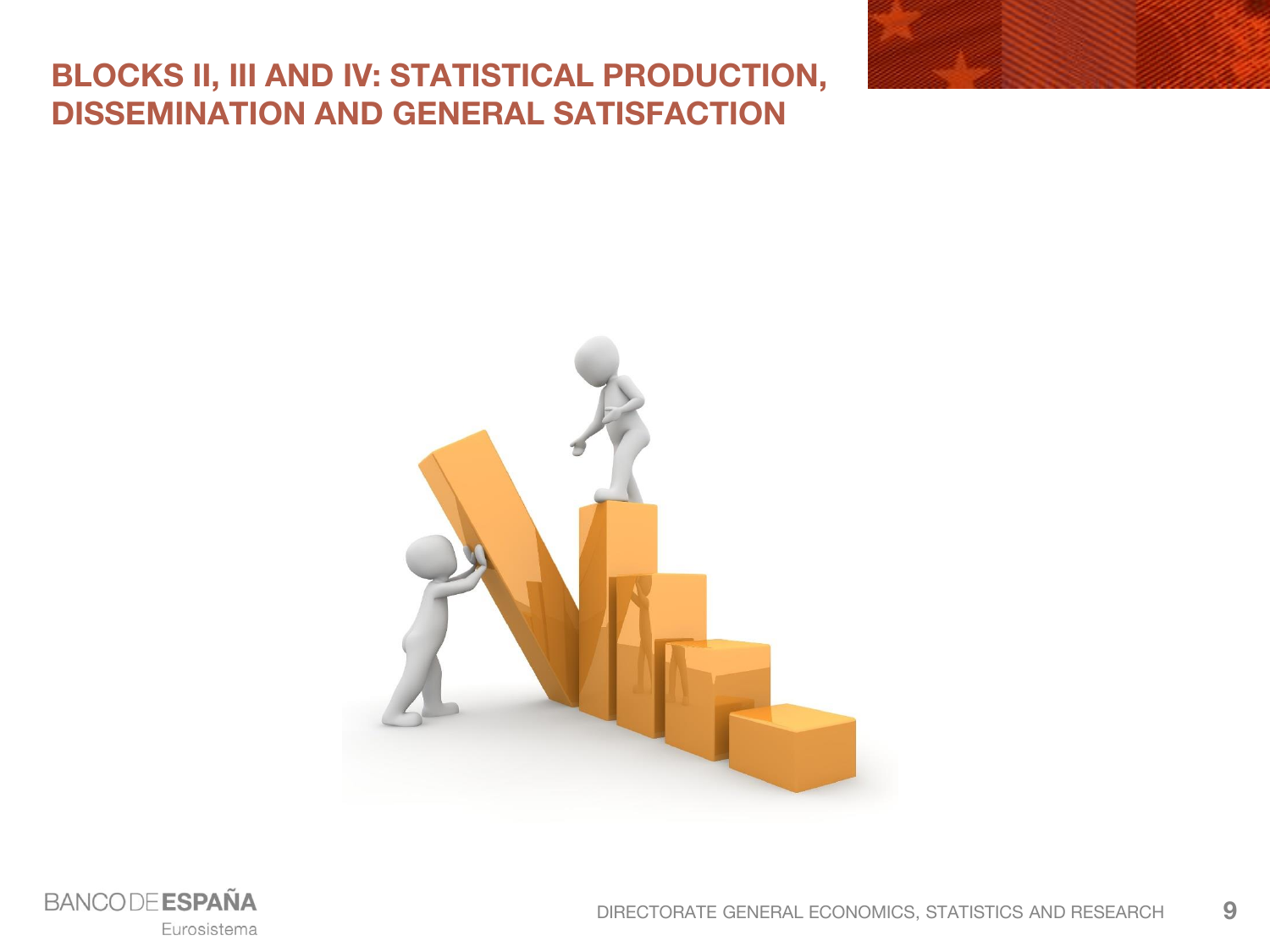#### **GENERAL SATISFACTION**

Survey participants report a generally high level of satisfaction



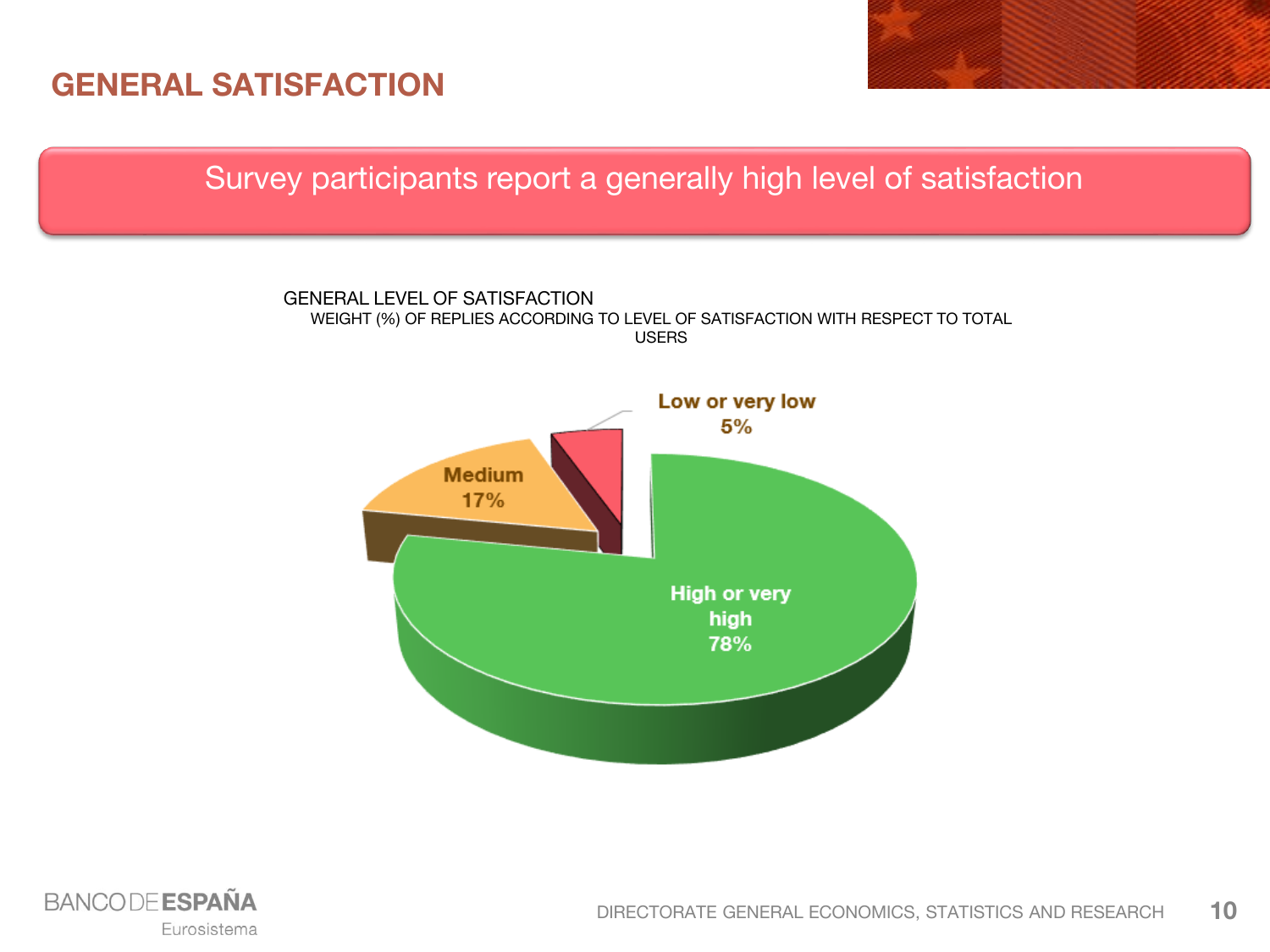### **RESULTS SUMMARY BLOCKS II, III AND IV: STATISTICAL PRODUCTION, DISSEMINATION AND GENERAL SATISFACTION**

#### WEIGHT (%) OF REPLIES WITH HIGH OR VERY HIGH LEVEL OF SATISFACTION WITH RESPECT TO TOTAL REPLIES TO EACH QUESTION

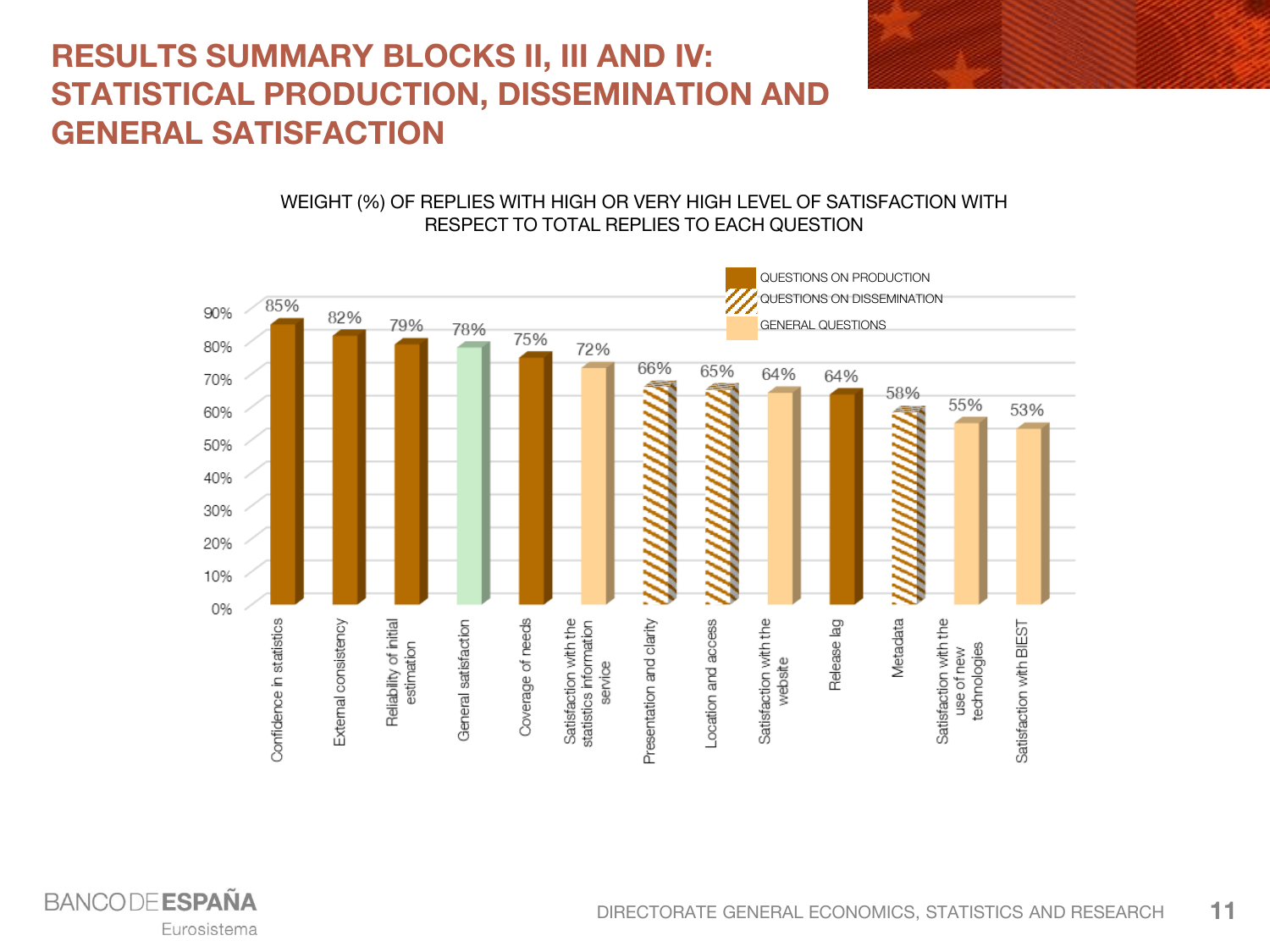### **RESULTS SUMMARY BLOCKS II AND III: STATISTICAL PRODUCTION AND DISSEMINATION**



Better assessment in aspects relating to statistical production

#### WEIGHT (%) OF REPLIES ACCORDING TO THE LEVEL OF SATISFACTION WITH RESPECT TO THE TOTAL REPLIES FOR EACH BLOCK



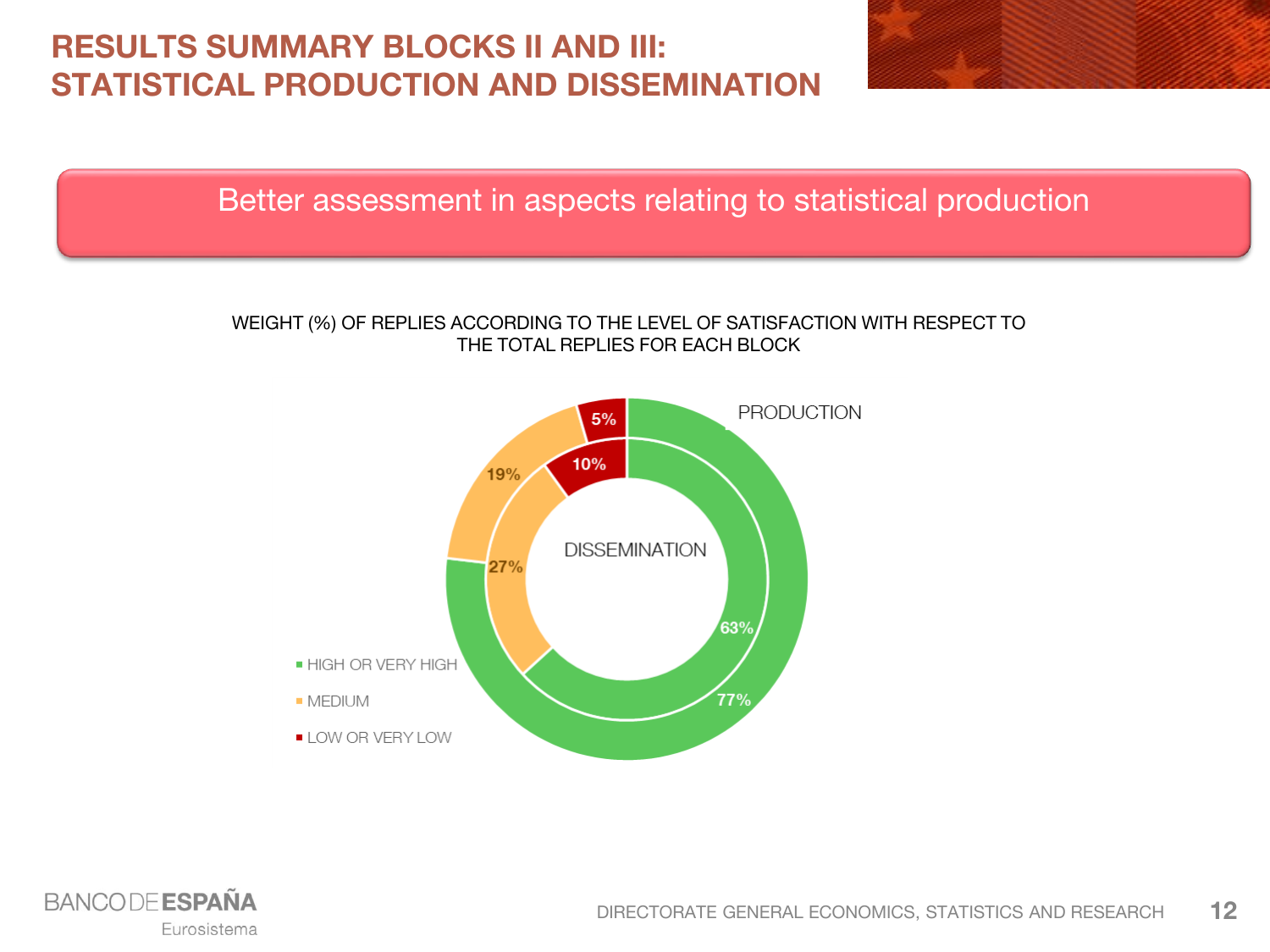#### **RESULTS SUMMARY BLOCKS II AND III: PRODUCTION AND DISSEMINATION BY STATISTICS GROUP**

All the statistics groups exceed 65% of replies with a generally high or very high level of satisfaction regarding production Dissemination receives lower assessments than production in every instance

AVERAGE WEIGHT (%) OF REPLIES WITH A HIGH OR VERY HIGH LEVEL OF SATISFACTION IN EACH QUESTION WITH RESPECT TO TOTAL REPLIES TO THE QUESTION AND STATISTIC



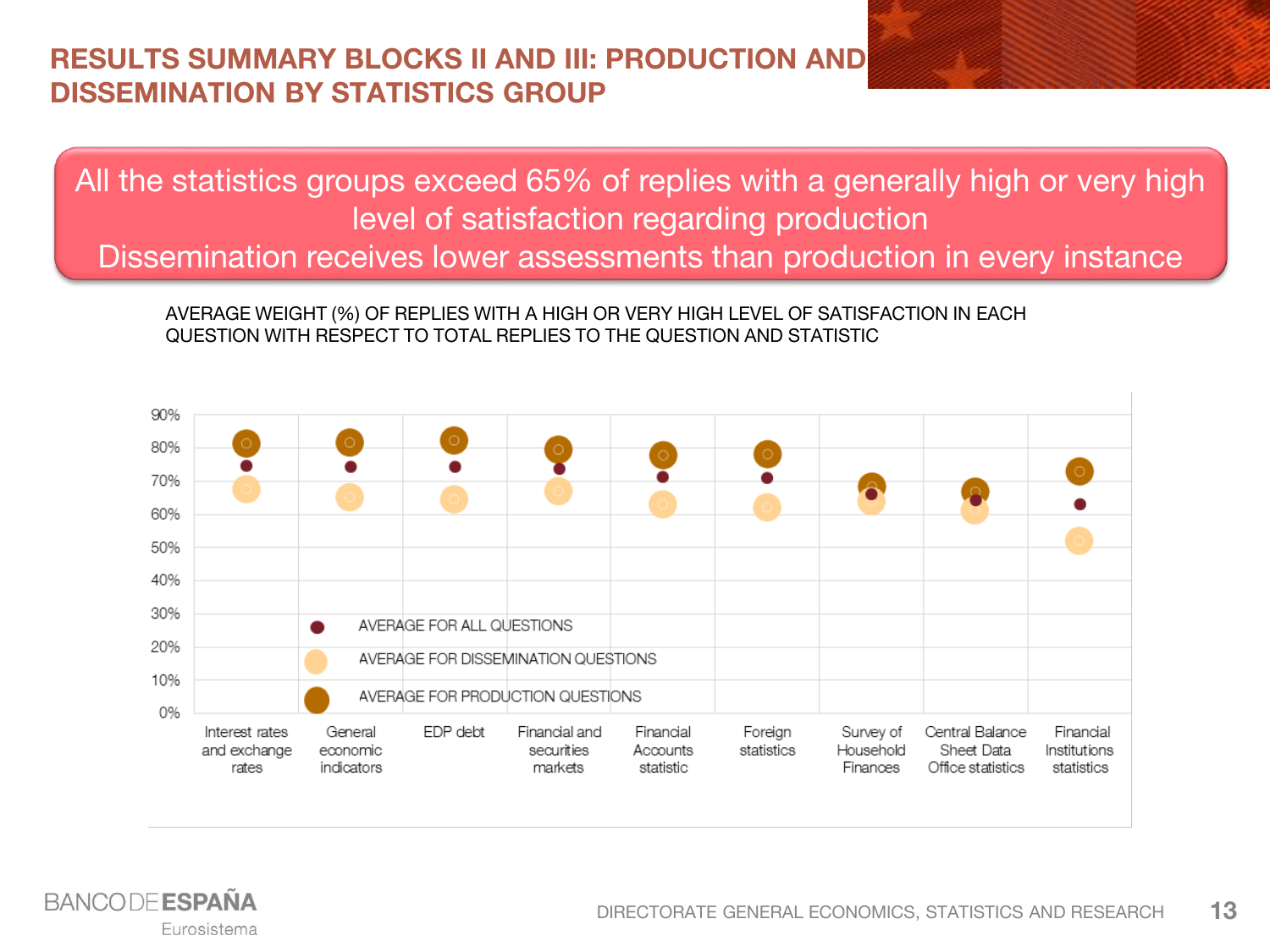### **OPEN REPLY RESULTS**



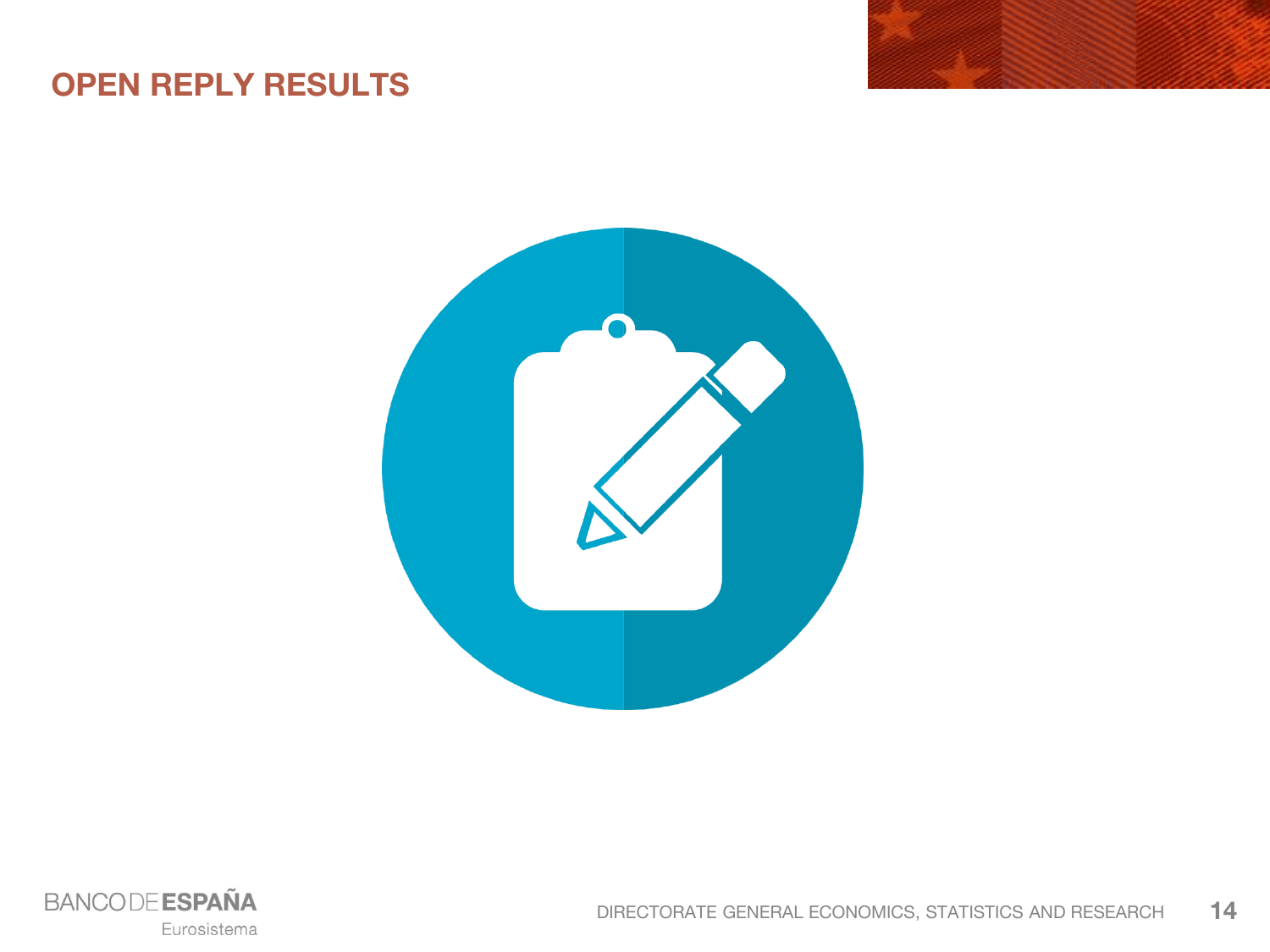#### **IMPROVEMENTS SUGGESTED BY SURVEY PARTICIPANTS**

More intuitive presentation of information

Modernise technology for viewing and downloading statistics

Compile more attractive and clearer metadata

Provide longer time series

Geographical disaggregation

Readier access to microdata

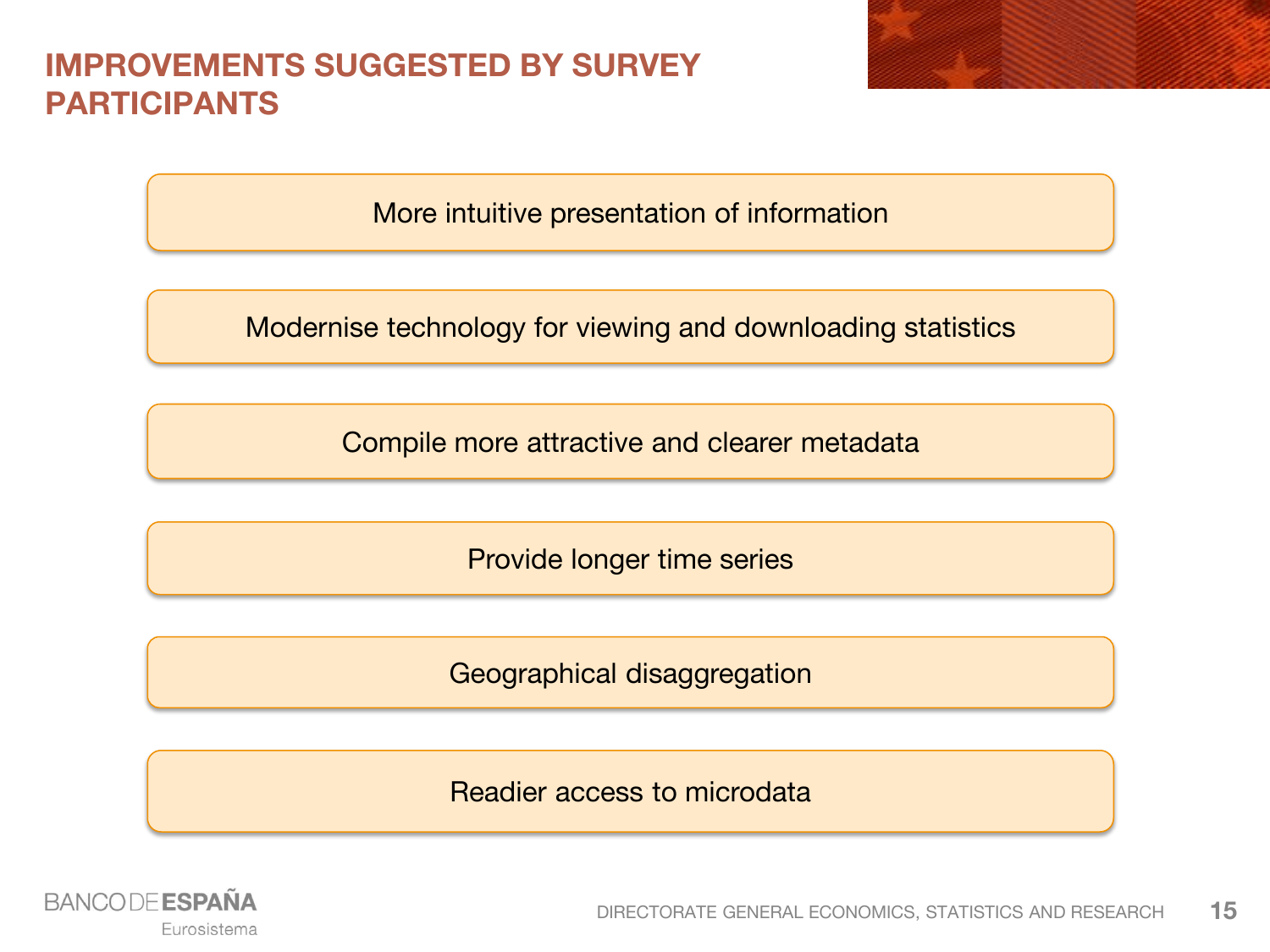#### **ENVISAGED COURSES OF ACTION**



Restructuring of website. Greater themebased relevance vis-àvis publication

Provide for easier data access and downloading

Boost visual elements

More complementary **Nore** elements on web information on data. Clearer. More accessible

Introduction of interactive